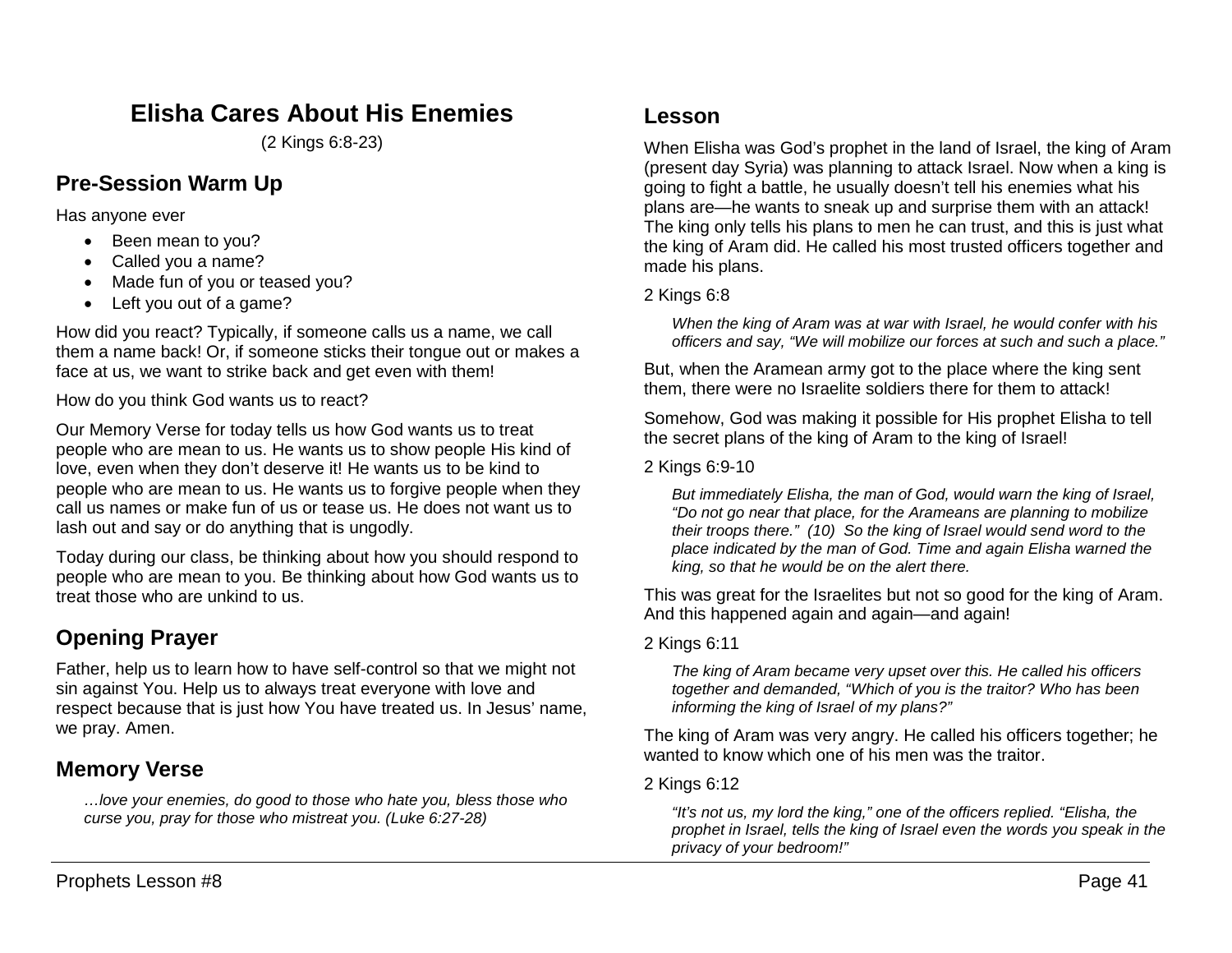This made the king of Aram angry; he wanted to kill Elisha.

2 Kings 6:13

*"Go and find out where he is," the king commanded, "so I can send troops to seize him." And the report came back: "Elisha is at Dothan."*

So the king of Aram sent a powerful army of soldiers, horses and chariots to surround Dothan, the city where Elisha was staying.

### 2 Kings 6:14

*So one night the king of Aram sent a great army with many chariots and horses to surround the city.*

The next morning, Elisha's servant got up early and went outside. What he saw there frightened him!

#### 2 Kings 6:15

*When the servant of the man of God got up early the next morning and went outside, there were troops, horses, and chariots everywhere. "Oh, sir, what will we do now?" the young man cried to Elisha.*

Elisha's servant saw the dreaded Aramean army and he asked Elisha what to do.

### 2 Kings 6:16

*"Don't be afraid!" Elisha told him. "For there are more on our side than on theirs!"*

Elisha told him not to worry because their army was bigger than the Aramean army.

His servant must have wondered. *Our army? What army?* 

### 2 Kings 6:17

*Then Elisha prayed, "O LORD, open his eyes and let him see!" The LORD opened the young man's eyes, and when he looked up, he saw that the hillside around Elisha was filled with horses and chariots of fire.*

Suddenly his servant saw that the hills around them were filled with another kind of army—one with horses and chariots of fire! Now he knew that God's army was right there with them!

Elisha and his servant watched as the Aramean soldiers came into the city toward their house. Elisha knew what to do next—he prayed.

#### 2 Kings 6:18

*As the Aramean army advanced toward him, Elisha prayed, "O LORD, please make them blind." So the LORD struck them with blindness as Elisha had asked.*

God answered Elisha's prayer and struck the Aramean army blind! He watched as the now-blind soldiers stumbled and fumbled and bumbled around. They were completely helpless and didn't know which way to go!

#### 2 Kings 6:19

*Then Elisha went out and told them, "You have come the wrong way! This isn't the right city! Follow me, and I will take you to the man you are looking for." And he led them to the city of Samaria.*

Elisha walked up to the blind Aramean soldiers and told them to follow him.

So, the Aramean soldiers followed Elisha. They blindly marched on and on and on, trusting Elisha to lead them. Finally, they came to Samaria, the city where the king of Israel lived.

### 2 Kings 6:20

*As soon as they had entered Samaria, Elisha prayed, "O LORD, now open their eyes and let them see." So the LORD opened their eyes, and they discovered that they were in the middle of Samaria.*

As soon as all the enemy soldiers were inside the city, Elisha prayed and asked God to let the Aramean soldiers see again. Imagine the surprise of the Aramean soldiers when they saw where they were and who had been leading them!

Meanwhile the king of Israel saw all these Aramean soldiers marching into town.

### 2 Kings 6:21

*When the king of Israel saw them, he shouted to Elisha, "My father, should I kill them? Should I kill them?"*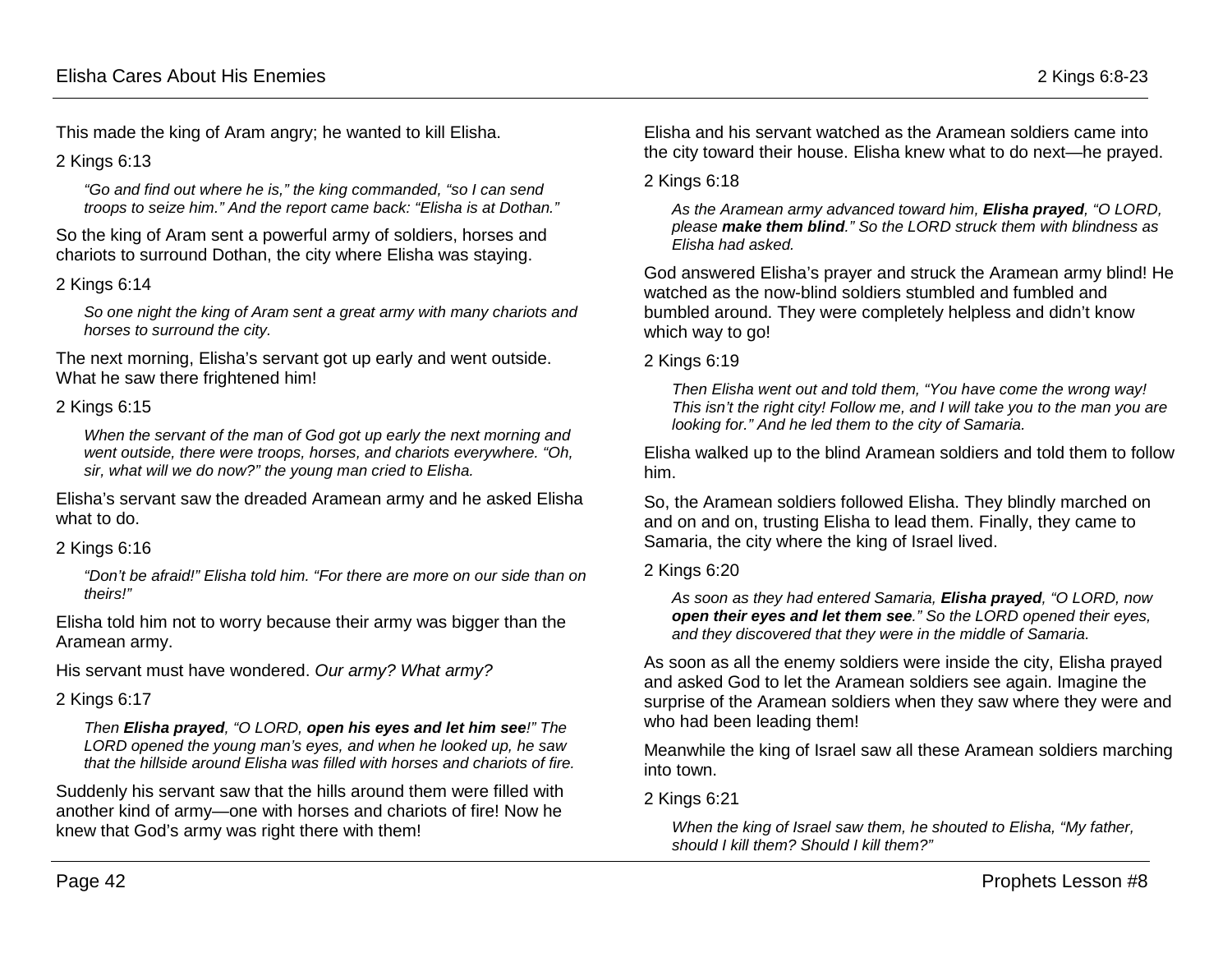When the king of Israel saw the Aramean soldiers, he shouted to Elisha, "Should I kill these enemy soldiers that you have brought me?"

But Elisha told him not to kill them. He told them to do something very unexpected.

### 2 Kings 6:22

*"Of course not!" Elisha replied. "Do we kill prisoners of war? Give them food and drink and send them home again to their master."*

Elisha recommended that the king bless them with a feast and a celebration.

### 2 Kings 6:23

*So the king made a great feast for them and then sent them home to their master. After that, the Aramean raiders stayed away from the land of Israel.*

The king of Israel must have thought this was a strange way to treat their enemies. If you were the king of Israel, what would you have wanted to do to an army who was always trying to attack you?

It probably wasn't easy, but the king had his servants prepare a huge feast for the enemy soldiers. And when the Aramean soldiers had eaten and drunk all they wanted, Elisha and the king of Israel allowed them to go home as free men! Because of Elisha's kindness to the very army who had wanted to capture him, the Arameans stopped attacking Israel. Elisha's kind actions were unexpected, and they had some very unexpected results!

God wants us to show His kind of love to everyone, even people who don't deserve it. What are some ways you could be kind to people who are mean to you? (Pray for people who call us names and tease us. Walk away from an argument. Pick them for a team at recess. Share a treat from your lunch. Sit by them on the bus if they have no friends. Be patient with brothers and sisters.)

God knows it won't be easy. But remember that God showed His love for us by sending His Son, Jesus, to die for everyone, even people who sin and say bad things about Him or who treat Jesus like their enemy.

# **Closing Prayer**

Father, when someone treats me unfairly, or is unkind to me, I pray that You will fill me with the power of the Holy Spirit so that I might hold my anger; so that I might not lash out and say or do anything that would displease You. Please give me the power to love my enemies. In Jesus' name, we pray. Amen.

# **Learning Activities**

### **Craft Corner**

### *Foil Etching*

**Materials**: heavy aluminum foil, ruler, scissors, cardboard, craft knife, crayons, pencils, tape.

**Preparation**: Cut aluminum foil into squares at least 8" x 8" in size, one square for each student. Cut squares of cardboard a bit smaller than the foil. Make a foil etching following the directions below.

### **Procedure**:

- 1. Have each student color heavily over a square of foil, making patterns and using as many different colors as desired. Darkcolored crayons work best. Encourage the students to color carefully so that they do not tear the aluminum foil. Bring some extra foil to class in case of tears.
- 2. When the student finishes coloring, have them use a pencil to write a phrase from Luke 6:27-28 on the colored foil, such as, "Do good to those who hate you." Or, optionally, they can draw a picture of something which reminds them to care for others they dislike or who may dislike them. The pencil will take away the color, leaving a silver message or pictures. Make sure they use a rounded (rather than newly sharpened) pencil and work on a hard tabletop to make the message appear most clearly.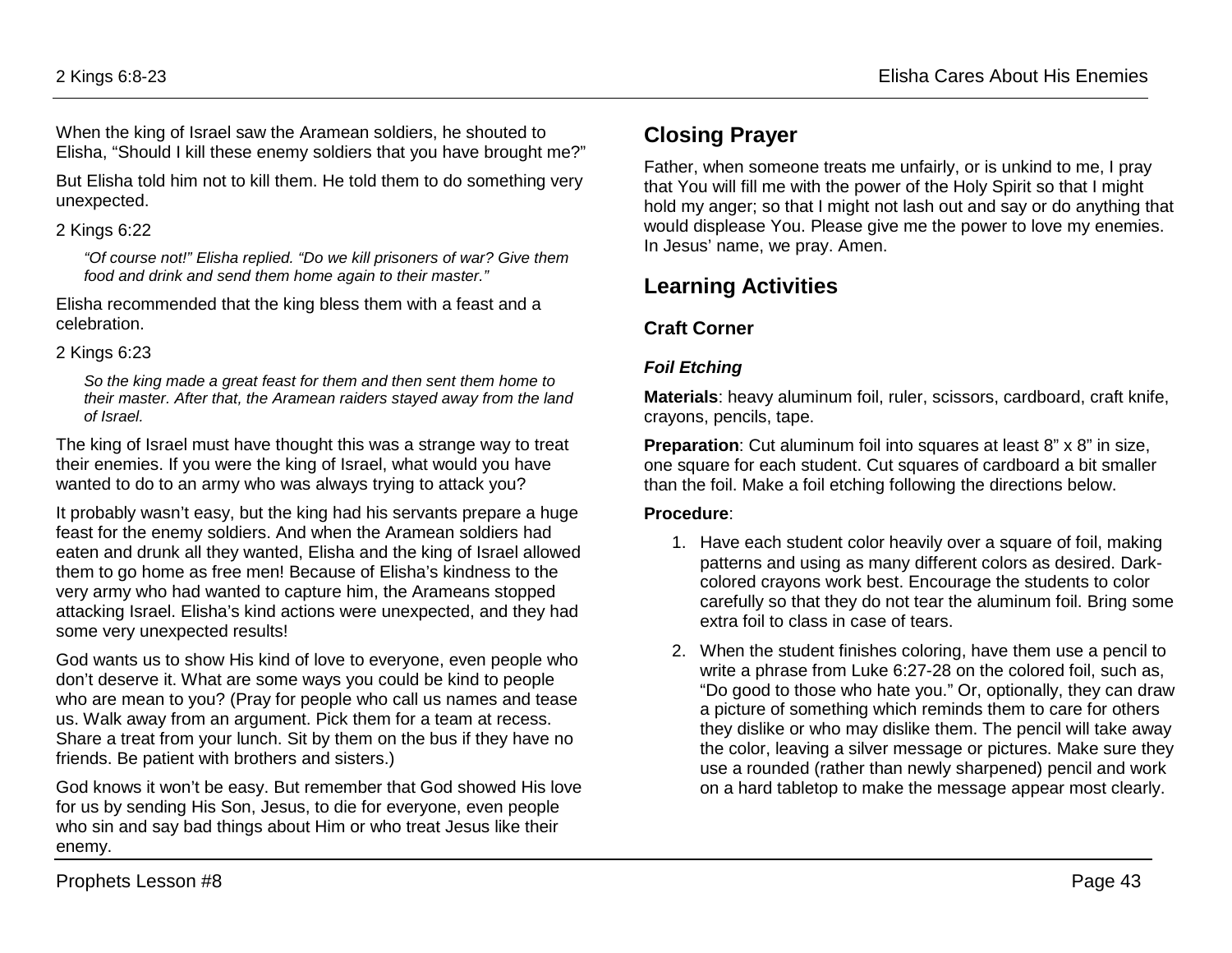3. When the student finishes writing or drawing, have them lay the foil square over the cardboard square and mount it by taping the edges of the foil to the back of the cardboard.

#### **Game Center**

#### *Tag and Talk*

#### Preparation:

Make a circle 10 to 15 feet wide. Make three lines across the center to divide the circle into 6 equal sections.

#### Procedure:

Play a game of tag in which "It" is blindfolded. Lead "It" to the center of the circle. Students stand around the circle on the lines. On "Go," students begin walking quickly along the lines in any direction they want, trying to stay away from "It". But they must stay on the lines. "It" may walk anywhere to tag a student. (If no one is tagged within one minute, add the rule that the students must freeze in one place.) When "It" tags someone, that student tells a way in which God wants us to care for people who are mean to us and then becomes "It".

(If a child needs help in thinking of answers, ask Questions 13-16.)

#### *Penny Toss*

Divide class into teams of 4. Give each team a penny. Volunteer in each team flips coin at your signal. Volunteer whose coin lands on *Heads* answers one of the review questions. [Optional: child with correct answers gets to draw a card with point values for his team or use a spinner.]

Or, use the following questions in a game of your choice:

1. When the Aramean army attacked Israel, why were there no Israelites there? (God had told Elisha the Aramean's secret plans.)

- 2. When the king of Aram found out that Elisha was telling his secret plans to the king of Israel, what did he do? (He wanted to kill Elisha so he sent a powerful army to surround Dothan, the city where Elisha was staying.)
- 3. What did Elisha's servant see that frightened him so much? (The morning after the Aramean soldiers surround the city, Elisha's servant got up early and went outside and saw the dreaded Aramean army.)
- 4. How did Elisha comfort his servant? (Elisha told him not to worry because their army was bigger than the Aramean army.)
- 5. What did Elisha ask God to show his servant? (The heavenly army.)
- 6. What did Elisha ask the Lord to do to his enemies? (Strike them blind.)
- 7. How did Elisha care for his enemies? (He led them when they couldn't see where to go. He kept the king from killing them.)
- 8. What did Elisha tell the king of Israel to do to the enemy soldiers? (Give them a feast.)
- 9. In our lesson today, what did Elisha do that was surprising? (Told the king of Israel where the Aramean army was going to attack. Told the king of Israel to feed his enemies a big feast and let them go.)
- 10. Who couldn't see in our story today? (Elisha's servant when he couldn't see God's army. The Aramean army when Elisha led them to the king of Israel.)
- 11. How do kids your age usually treat people who are mean to them?
- 12. How does Jesus command us to treat people who are mean to us? (See Luke 6:27-28)
- 13. In what way does Luke 6:27-28 tell us to care for people we dislike or who may dislike us?